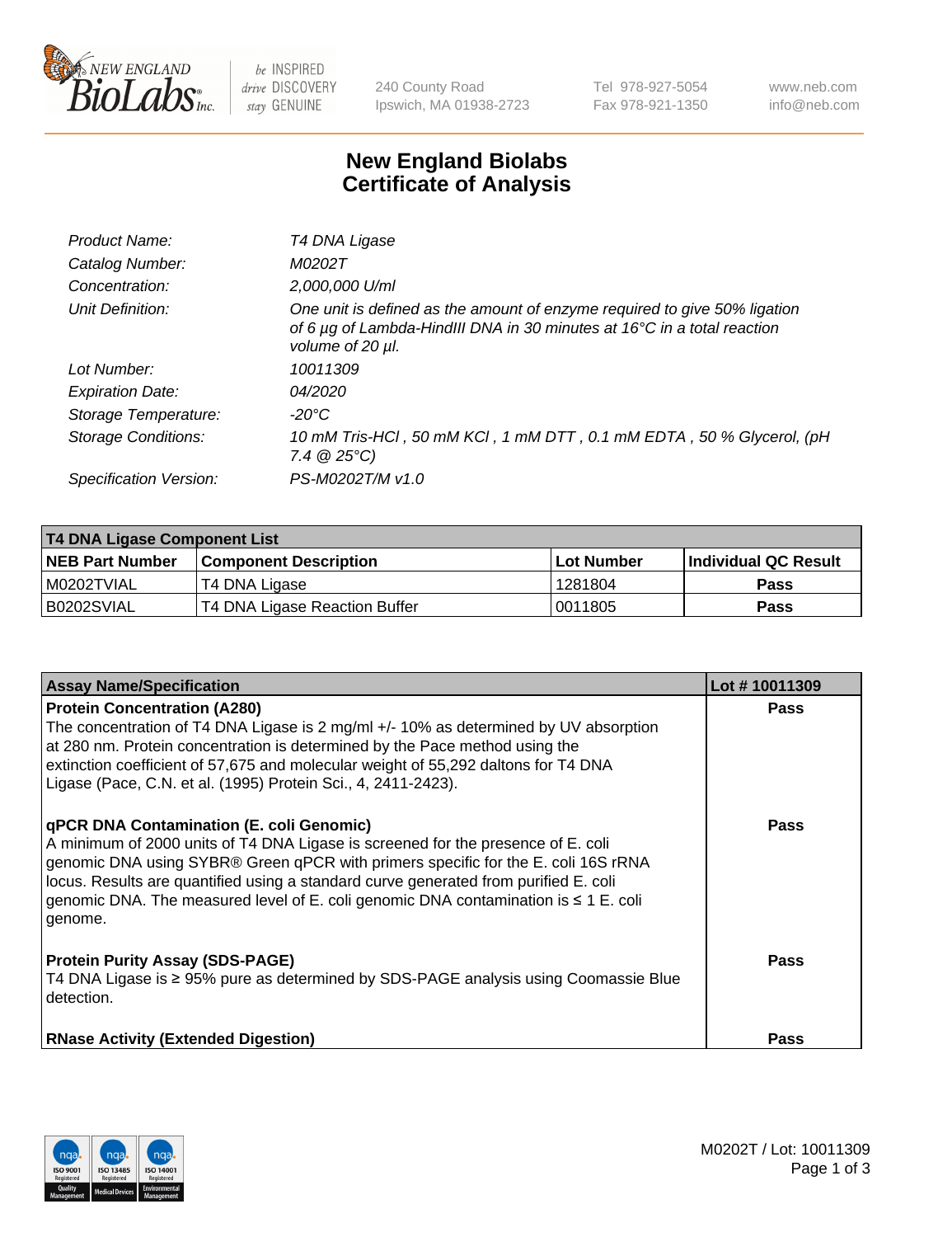

be INSPIRED drive DISCOVERY stay GENUINE

240 County Road Ipswich, MA 01938-2723 Tel 978-927-5054 Fax 978-921-1350

www.neb.com info@neb.com

| <b>Assay Name/Specification</b>                                                                                                                                                                                                                                                                                                                                                                                    | Lot #10011309 |
|--------------------------------------------------------------------------------------------------------------------------------------------------------------------------------------------------------------------------------------------------------------------------------------------------------------------------------------------------------------------------------------------------------------------|---------------|
| A 10 µl reaction in NEBuffer 4 containing 40 ng of a 300 base single-stranded RNA<br>and a minimum of 1 µl of T4 DNA Ligase is incubated at 37°C. After incubation for 16<br>hours, >90% of the substrate RNA remains intact as determined by gel electrophoresis<br>using fluorescent detection.                                                                                                                  |               |
| <b>Single Stranded DNase Activity (FAM-Labeled Oligo)</b><br>A 50 µl reaction in CutSmart® Buffer containing a 20 nM solution of a fluorescent<br>internal labeled oligonucleotide and a minimum of 10,000 units of T4 DNA Ligase<br>incubated for 16 hours at 37°C yields <5% degradation as determined by capillary<br>electrophoresis.                                                                          | <b>Pass</b>   |
| <b>Endonuclease Activity (Nicking)</b><br>A 50 µl reaction in NEBuffer 1 containing 1 µg of supercoiled PhiX174 DNA and a<br>minimum of 2000 units of T4 DNA Ligase incubated for 4 hours at 37°C results in <10%<br>conversion to the nicked form as determined by agarose gel electrophoresis.                                                                                                                   | <b>Pass</b>   |
| <b>DNase Activity (Labeled Oligo, 5' extension)</b><br>A 50 µl reaction in CutSmart® Buffer containing a 20 nM solution of a fluorescent<br>labeled double-stranded oligonucleotide containing a 5' extension and a minimum of<br>10,000 units of T4 DNA Ligase incubated for 16 hours at 37°C yields <5% degradation<br>as determined by capillary electrophoresis.                                               | <b>Pass</b>   |
| Double Stranded DNase Activity (Labeled Oligo)<br>A 50 µl reaction in CutSmart® Buffer containing a 20 nM solution of a fluorescent<br>labeled double-stranded oligonucleotide containing a blunt end and a minimum of<br>10,000 units of T4 DNA Ligase incubated for 16 hours at 37°C yields <5% degradation<br>as determined by capillary electrophoresis.                                                       | <b>Pass</b>   |
| <b>DNase Activity (Labeled Oligo, 3' extension)</b><br>A 50 µl reaction in CutSmart® Buffer containing a 20 nM solution of a fluorescent<br>labeled double-stranded oligonucleotide containing a 3' extension and a minimum of<br>10,000 units of T4 DNA Ligase incubated for 16 hours at 37°C yields <5% degradation<br>as determined by capillary electrophoresis.                                               | <b>Pass</b>   |
| <b>Ligation and Recutting (Terminal Integrity, Digested DNA)</b><br>A 20 µl reaction in 1X T4 DNA Ligase Reaction Buffer containing 2 µg of Lambda<br>DNA-HindIII Digest and a minimum of 4000 units of T4 DNA Ligase incubated for 16<br>hours at 37°C results in >95% ligation of the DNA fragments as determined by agarose<br>gel electrophoresis. Of these ligated fragments, >95% can be recut with HindIII. | <b>Pass</b>   |
| <b>Non-Specific DNase Activity (16 Hour)</b><br>A 50 µl reaction in NEBuffer 1 containing 1 µg of CIP-treated Lambda-HindIII DNA and<br>a minimum of 2000 units of T4 DNA Ligase incubated for 16 hours at 37°C results in a                                                                                                                                                                                       | <b>Pass</b>   |